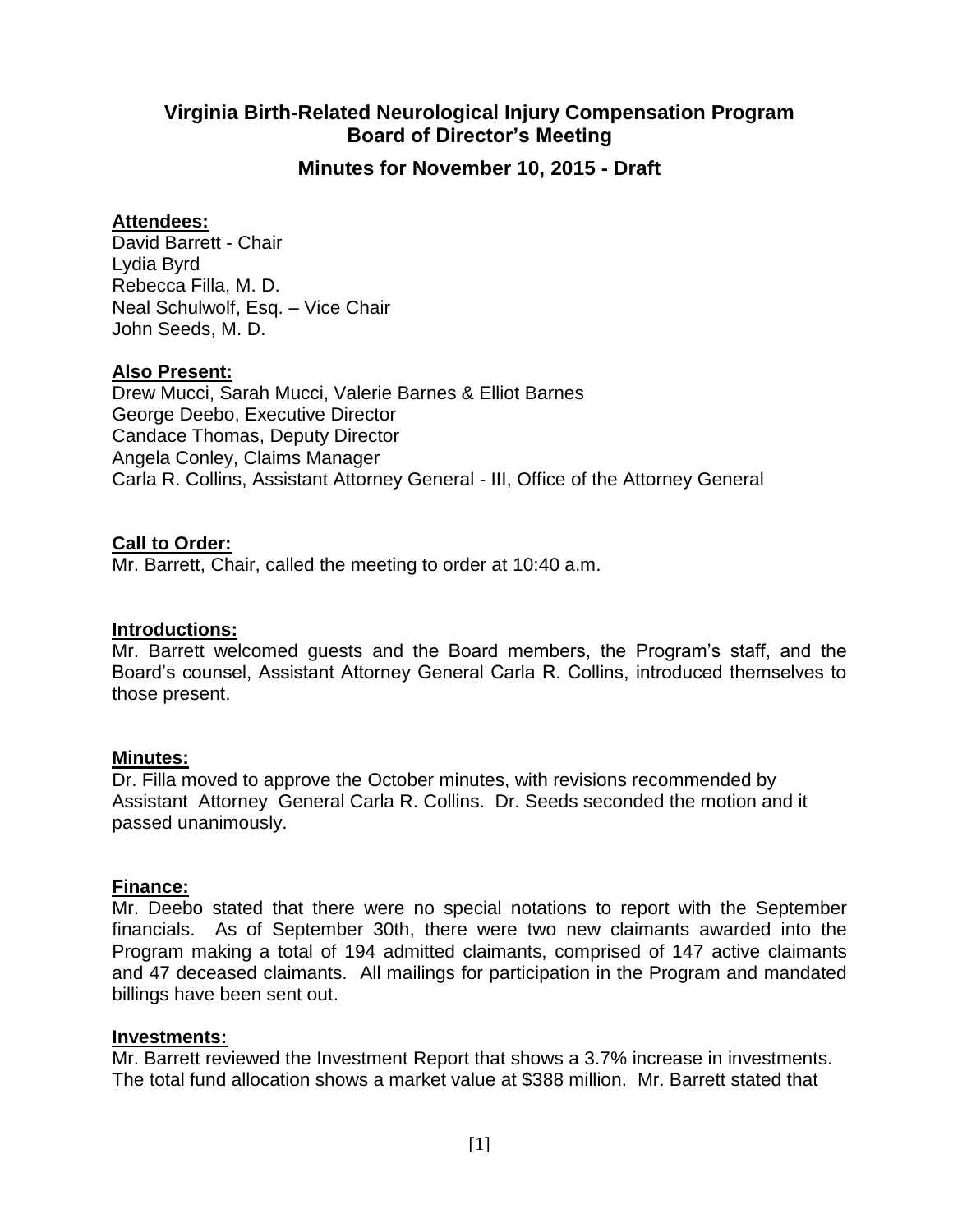the market is still volatile pending the possible increase of interest rates expected by the end of the year.

# **Public Comment:**

Mr. and Mrs. Mucci and Mr. and Mrs. Barnes addressed the Board regarding their request for housing modifications. At the conclusion, Mr. Barrett thanked them for coming and taking the time to address the Board.

### **Closed Session (Claimants' Issues and Authorization/Approval of Settlements):** Mr. Schulwolf moved in accordance with the provisions of Sections 2.2-3711 (A)(7) and 2.2-3705.5 (16) of the Code of Virginia, that the Board go into closed meeting for the purpose of:

Consultation with legal counsel and briefings by staff members or consultants pertaining to actual or probable litigation, where such consultation or briefing in open meeting would adversely affect the negotiating or litigating posture of the Board, and consultation with legal counsel employed or retained by the Board regarding specific legal matters requiring the provision of legal advice by such counsel regarding:

Discussion of records the Virginia Birth-Related Neurological Injury Compensation Program is required to keep confidential pursuant to Virginia Code Section 38.2-5002.2; more specifically, records concerning the deliberations of the Board of Directors in connection with specific claims, as prevented from being disclosed by Virginia Code Section 38.2-5002.2 (iii) and regarding pending litigation.

The motion was seconded by Dr. Seeds and passed unanimously.

# **CERTIFICATION**

Mr. Schulwolf moved the adoption of the following resolution:

**WHEREAS**, the Virginia Birth-Related Neurological Injury Compensation Program's Board has convened a closed meeting on this date pursuant to an affirmative recorded vote and in accordance with the provisions of The Virginia Freedom of Information Act; and

**WHEREAS**, Section 2.2-3712 of the Code of Virginia requires a certification by this Board that such closed meeting was conducted in conformity with Virginia law;

**NOW, THEREFORE, BE IT RESOLVED,** that the Virginia Birth-Related Neurological Injury Compensation Program Board certifies that, to the best of each member's knowledge, (i) only public business matters lawfully exempted from open meeting requirements by Virginia law were discussed in the closed meeting to which this certification resolution applies, and (ii) only such public business matters as were identified in the motion convening the closed meeting were heard, discussed or considered by the Board.

The Board members were polled individually and each certified the motion.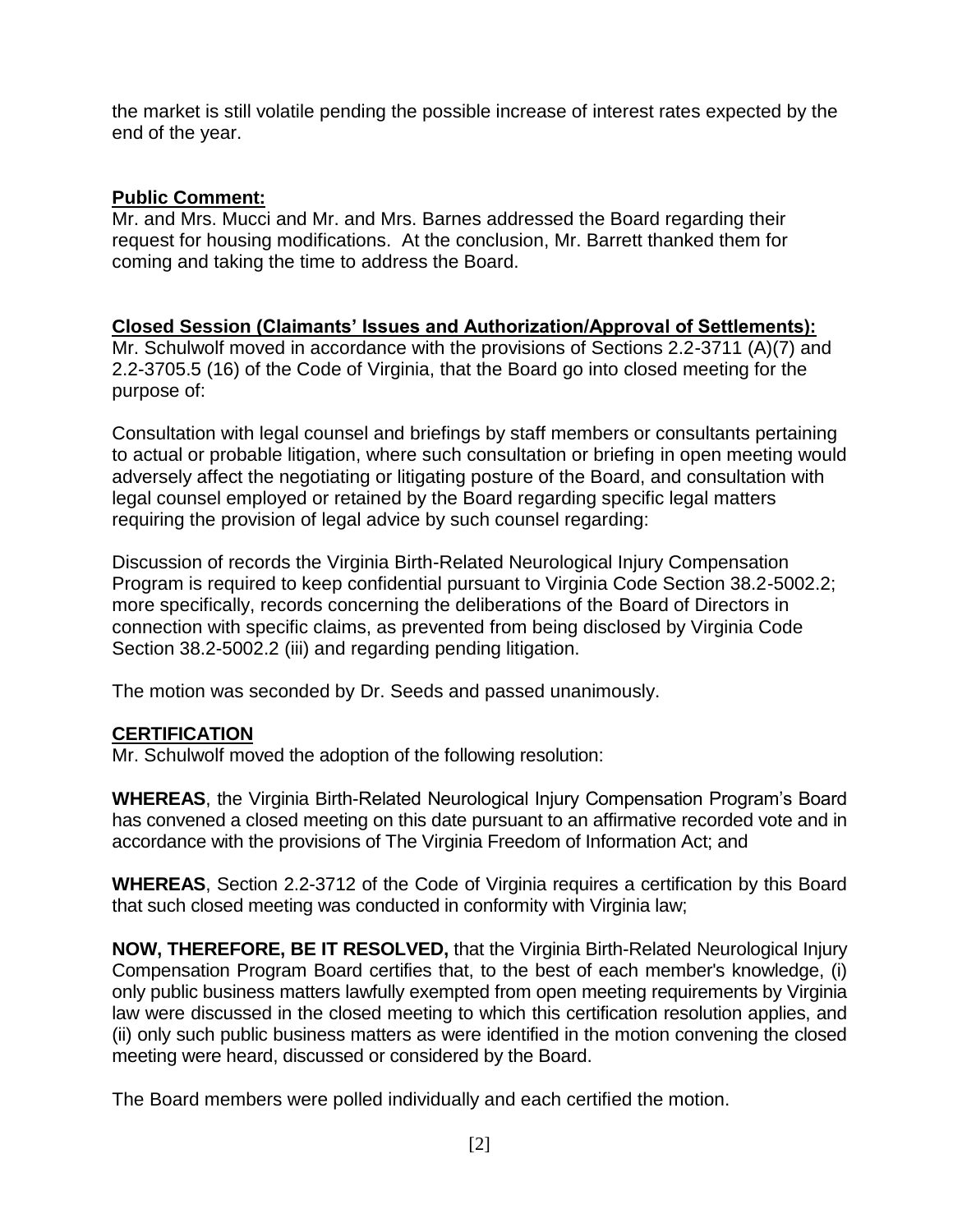### **Results of Closed Session (Claimants' Issues/Pending Cases/Possible Litigation):**

Dr. Seeds moved that the Board table the request in case number B-10-06 and instruct Program's construction consultant to review the housing modifications medically necessary to accommodate the claimant. Dr. Filla seconded the motion and it passed unanimously.

Dr. Seeds moved that the Board table the request in case number B-05-08 until a letter from the Claimant's treating physician explains how the sports activity and requested equipment is medically necessary for the Claimant's condition. Additional information as to the duration the Claimant can qualify for the sports program and the availability of a lease option on the requested equipment also needs to be attained and assessed. Mr. Schulwolf seconded the motion and it passed unanimously.

Mr. Schulwolf moved, concerning case number B-07-03 that the Board approve as requested a medically necessary replacement van with additional funding. Dr. Filla seconded the motion and it passed unanimously.

Dr. Filla moved that the Board table the request in case number B-06-08 and instruct Program staff to obtain information as to why the requested upgraded van is medically necessary. Mr. Schulwolf seconded the motion and it passed unanimously.

### **Closed Session (Case Updates/New Business – Delegation of Authority to Director):**

Mr. Barrett moved In accordance with the provisions of Section 2.2-3711 (A)(7) of the Code of Virginia, that the Board go into closed meeting for the purpose of:

Consultation with legal counsel and briefings by staff members or consultants pertaining to actual or probable litigation, where such consultation or briefing in open meeting would adversely affect the negotiating or litigating posture of the Board, and consultation with legal counsel employed or retained by the Board regarding specific legal matters requiring the provision of legal advice by such counsel regarding pending litigation.

The motion was seconded by Mr. Schulwolf and passed unanimously.

### **CERTIFICATION**

**WHEREAS**, the Virginia Birth-Related Neurological Injury Compensation Program's Board has convened a closed meeting on this date pursuant to an affirmative recorded vote and in accordance with the provisions of The Virginia Freedom of Information Act; and

**WHEREAS**, Section 2.2-3712 of the Code of Virginia requires a certification by this Board that such closed meeting was conducted in conformity with Virginia law;

**NOW, THEREFORE, BE IT RESOLVED,** that the Virginia Birth-Related Neurological Injury Compensation Program Board certifies that, to the best of each member's knowledge, (i) only public business matters lawfully exempted from open meeting requirements by Virginia law were discussed in the closed meeting to which this certification resolution applies, and